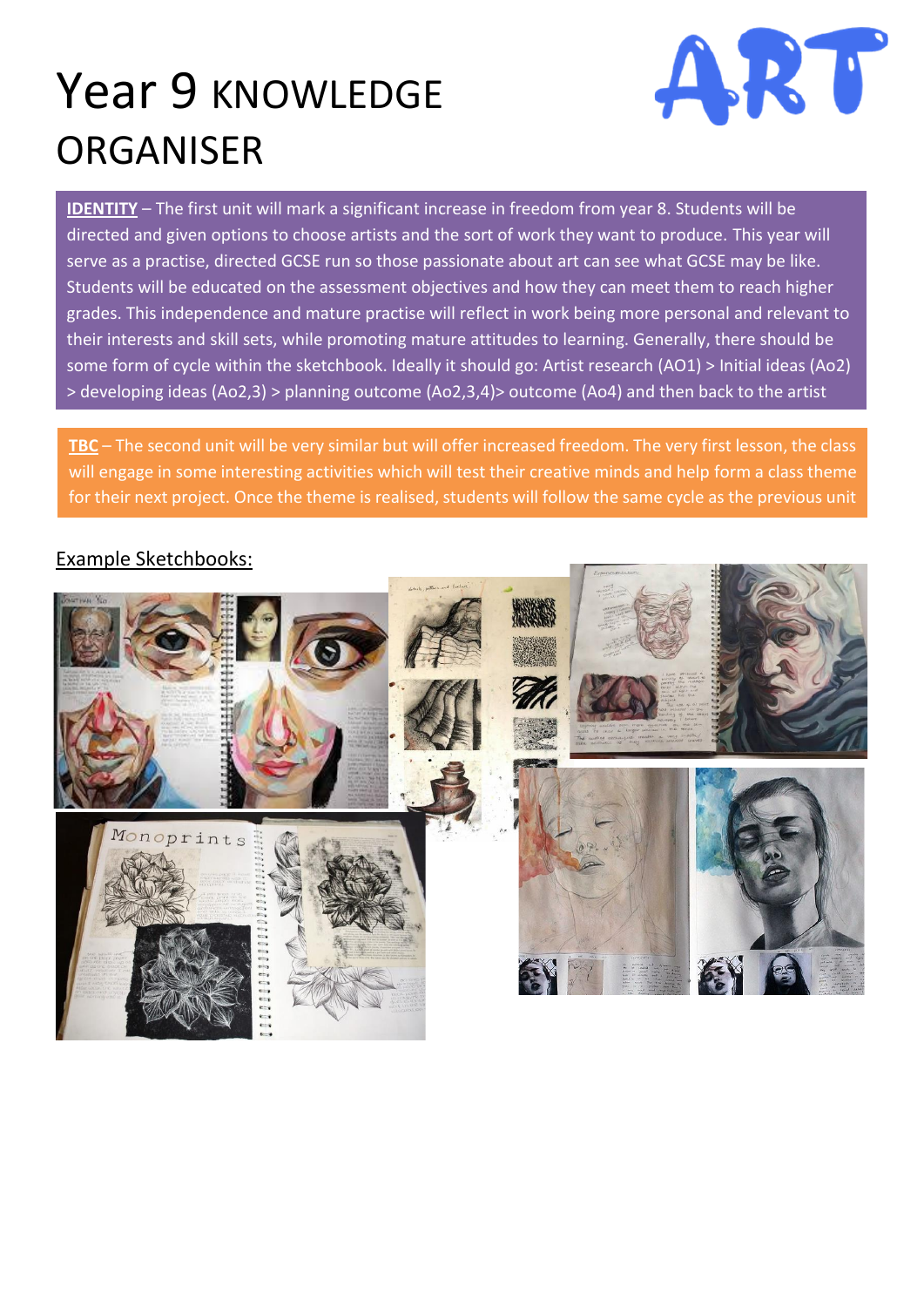## Year 9 KNOWLEDGE ORGANISER







| <b>PROJECT</b> | <b>HOME LEARNING</b>                                                                                                                                                                    |
|----------------|-----------------------------------------------------------------------------------------------------------------------------------------------------------------------------------------|
|                | Complete your title page, mind map and mood board and then produce 3-5 A5 tonal<br>sketches relevant to your project and initial ideas.                                                 |
|                | Produce a research profile page on one of the listed artists with images of their work<br>and produce a transcription of one of them.                                                   |
|                | Continue your classwork and for next lesson have 4 detailed developed studies or<br>more with annotations                                                                               |
|                | Produce a series of possible plans for an outcome based off your sketchbook so far<br>and then select one of these outcome ideas to work on next lesson.                                |
|                | Aim to finish your outcome either at home or by spending additional time in<br>department at break, lunch or afterschool.                                                               |
|                | Produce a second research profile page with images of their work and produce a<br>transcription of one of them. (I will post some artist suggestions for you - you will get<br>to pick) |
|                | Continue working in sketchbook. You must have 5 detailed developed studies or more<br>with annotations.                                                                                 |
|                | Produce plans for an outcome based off your sketchbook so far and then select one of<br>these outcome ideas to work on next lesson and if you are able to, start your<br>outcome.       |
|                | Finish your outcome if not completed already and then write a short<br>evaluation/analysis.                                                                                             |
| <b>PROJECT</b> | <b>HOME LEARNING</b>                                                                                                                                                                    |
|                | Complete your title page, mind map and mood board and then produce 3-5 A5 tonal<br>sketches relevant to your project and initial ideas.                                                 |
|                | Produce a research profile page on one of the listed artists with images of their work<br>and produce a transcription of one of them.                                                   |
| <b>TBC</b>     | Continue your classwork and for next lesson have 4 detailed developed studies or<br>more with annotations                                                                               |
|                | Produce a series of possible plans for an outcome based off your sketchbook so far<br>and then select one of these outcome ideas to work on next lesson.                                |